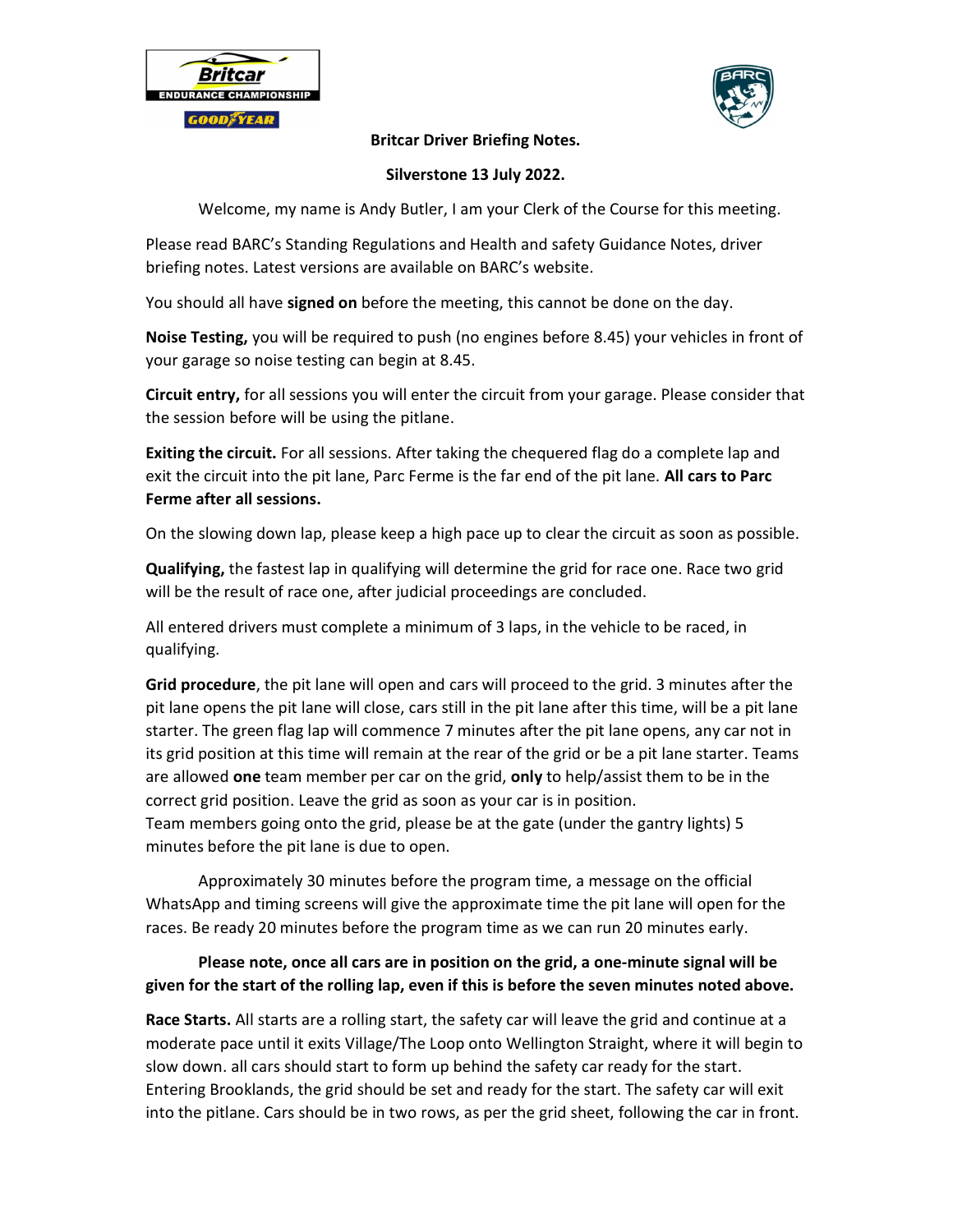



Positions should be maintained until the start lights go out. Failure to maintain position can result in a false start penalty being issued.

Aborted Start, if the lights stay on, this will indicate an aborted start. Drivers will go round again following the same procedure as before but with no safety car, pole position will control the Grid. Be aware that if an aborted start happens, the race time starts when the pole position car crosses the line at the aborted start.

Safety Car will be used for the races only. When the yellow flags and S/C boards are displayed, all drivers will reduce their speed. The lead car will effectively become the safety car, until they meet the safety car, and all cars will line up behind the lead car. Safety car will enter the circuit from the pitlane and will exit into the pitlane. Once the safety car extinguishes its lights, the lead driver will resume the role of safety car once again. There is to be no overtaking or overlapping of another car until you have passed the control/finish line. Safety car regulations are page 303 of the Blue Book.

# When the safety car flags and boards go out, drivers are required to slow down significantly and immediately, not when they meet the safety car.

The pitlane will remain open during safety car periods. No refuelling can take place during safety car periods.

Mandatory Pit Stop. It is your responsibility to know the pit stop regulations. The Britcar staff are allowed to answer your questions on pit stop regulations. They are also Judges of Fact for pit stops.

Pit stop time is taken from the pit in timing line to pit out timing line, beam to beam time is 30.2 seconds @ 40kph. Pitlane speed limit is 40Kph.

When exiting the pitlane please take extra care when rejoining the circuit. Do not cross the white blend line on exit.

The pit window will open 20 minutes after the race start and close 35 minutes after the race start.

Track Limits, Judges of fact will be positioned at the exit of Copse, exit of Stowe and exit of Club. In qualifying you will have the lap time removed, if it's your quickest. In the race the following penalties will be applied.

First offence, no action.

Second offence, black and white warning flag, via start line signal and digital board.

Third offence, 5 second time penalty.

Forth offence, 10 second time penalty.

Fifth offence drive thru/30 second time penalty.

Sixth offence, disqualification from race.

Live snatch is available at this circuit. Please pay attention to light and flag signals.